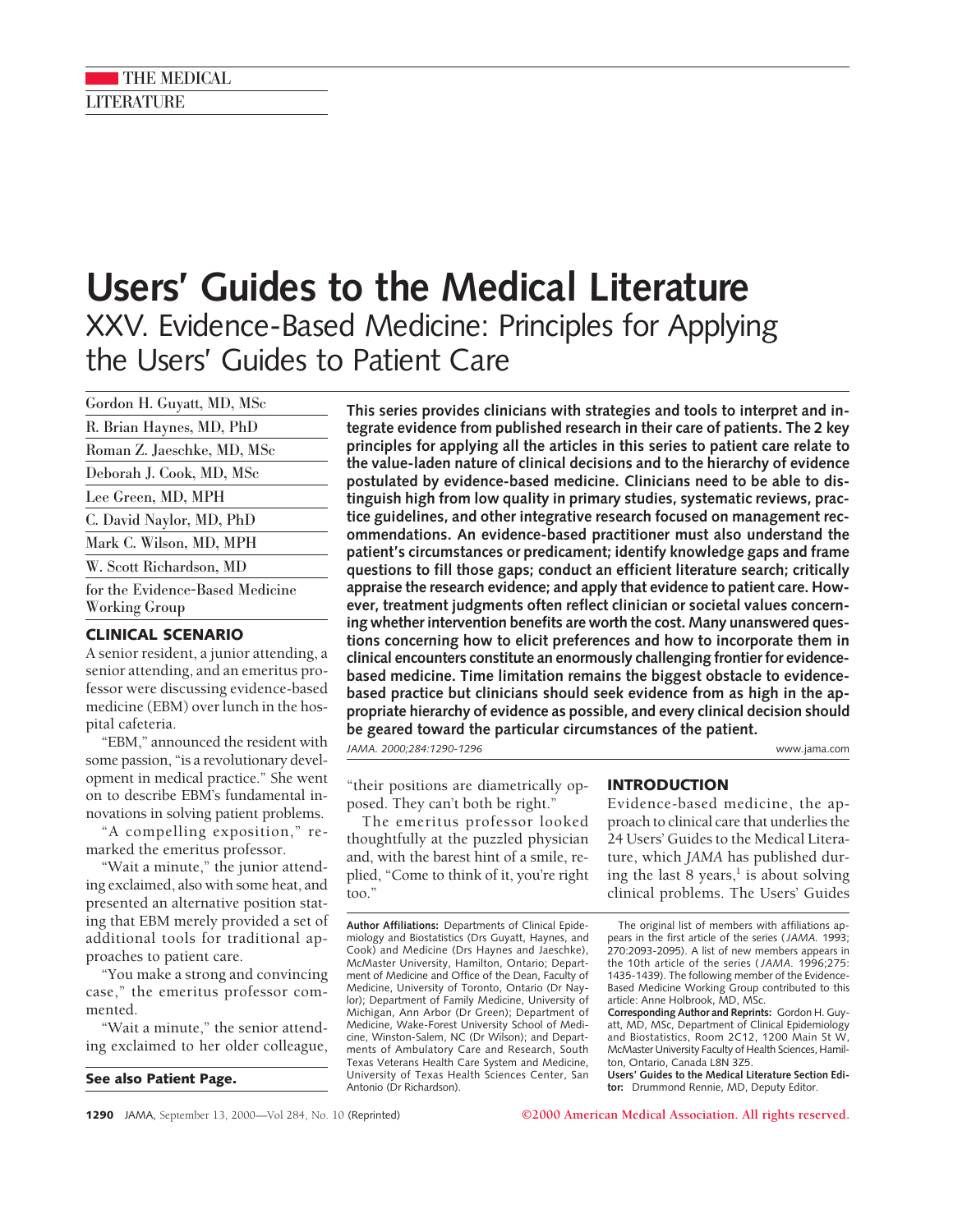provide clinicians with strategies and tools to interpret and integrate evidence from published research in their patient care. As we developed the Users' Guides, our understanding of EBM has evolved. In this article, since we are addressing physicians, we use the term *EBM* but what we report applies to all clinical care provisions and the rubric "evidence-based health care" is equally appropriate.

In 1992, in an article that provided a background to the Users' Guides, we described EBM as a shift in medical paradigms.2 In contrast to the traditional paradigm, EBM acknowledges that intuition, unsystematic clinical experience, and pathophysiologic rationale are insufficient grounds for clinical decision making, and stresses the examination of evidence from clinical research. The philosophy underlying EBM suggests that a formal set of rules must complement medical training and common sense for clinicians to effectively interpret the results of clinical research. Finally, EBM places a lower value on authority than the traditional paradigm of medical practice.

While we continue to find the paradigm shift a valid way of conceptualizing EBM, as the scenario suggests, the world is often complex enough to invite more than 1 useful way of thinking about an idea or a phenomenon. In this article, we describe the 2 key principles that clinicians must grasp to be effective practitioners of EBM. One of these relates to the value-laden nature of clinical decisions; the other to the hierarchy of evidence postulated by EBM. We will also comment on additional skills necessary for optimal clinical practice and we conclude with a discussion of the challenges facing EBM in the new millennium.

## **TWO FUNDAMENTAL PRINCIPLES OF EBM**

An evidence-based practitioner must be able to understand the patient's circumstances or predicament (including issues such as social supports and financial resources); to identify knowledge gaps, and frame questions to fill those gaps; to conduct an efficient literature search; to critically appraise the research evidence; and to apply that evidence to patient care.<sup>3</sup> The Users' Guides have dealt with the framing of the question in the scenarios, with searching the literature,<sup>4</sup> with appraising the literature in the "Validity" section, and with applying the evidence in the "Results" and "Applicability" sections. Underlying these steps are 2 fundamental principles. One, relating primarily to the assessment of validity, posits a hierarchy of evidence to guide clinical decision making. Another, relating primarily to the application of evidence, suggests that decision makers must always trade off the benefits and risks, inconvenience, and costs associated with alternative management strategies, and in doing so consider the patient's values.<sup>5</sup> In the sections that follow, we will discuss these 2 principles in detail.

#### **Clinical Decision Making: Evidence Is Never Enough**

Picture a patient with chronic pain due to terminal cancer who has come to terms with her condition, has resolved her affairs and said her goodbyes, and wishes only palliative therapy. The patient develops pneumococcal pneumonia. The evidence that antibiotic therapy reduces morbidity and mortality due to pneumococcal pneumonia is strong. Almost all clinicians would agree that this strong evidence does not dictate that this patient receive antibiotics. Despite the fact that antibiotics might reduce symptoms and prolong the patient's life, her values are such that she would prefer a rapid and natural passing.

Picture a second patient, an 85-yearold severely demented man, incontinent, contracted and mute, without family or friends, who spends his day in apparent discomfort. This man develops pneumococcal pneumonia. While many clinicians would argue that those responsible for this patient's care should not administer antibiotic therapy because of his circumstances, others would suggest they should. Once again,

evidence of treatment effectiveness does not automatically imply that treatment be administered. The management decision requires a judgment about the trade-off between risks and benefits, and because values or preferences differ, the best course of action will vary between patients and between clinicians.

Picture a third patient, a healthy 30 year-old mother of 2 children who develops pneumococcal pneumonia. No clinician would have any doubt about the wisdom of administering antibiotic therapy to this patient. This does not mean that an underlying value judgment has been unnecessary. Rather, our values are sufficiently concordant, and the benefits so overwhelm the risks that the underlying value judgment is unapparent.

In current health care practice, judgments often reflect clinician or societal values concerning whether intervention benefits are worth the cost. Consider the decisions regarding administration of tissue-type plasminogen activator vs streptokinase to patients with acute myocardial infarction, or clopidogrel vs aspirin to patients with transient ischemic attack. In both cases, evidence from large randomized controlled trials (RCTs) suggests the more expensive agents are, for many patients, more effective. In both cases, many authoritative bodies recommend first-line treatment with the less effective drug, presumably because they believe society's resources would be better used in other ways. Implicitly, they are making a value or preference judgment about the trade-off between deaths and strokes prevented, and resources spent.

By values and preferences, we mean the underlying processes we bring to bear in weighing what our patients and our society will gain or lose when we make a management decision. A number of the Users' Guides focus on how clinicians can use research results to clearly understand the magnitude of potential benefits and risks associated with alternative management strategies.<sup>6-10</sup> Three Users' Guides focused on the pro-

**©2000 American Medical Association. All rights reserved.** (Reprinted) JAMA, September 13, 2000—Vol 284, No. 10 **1291**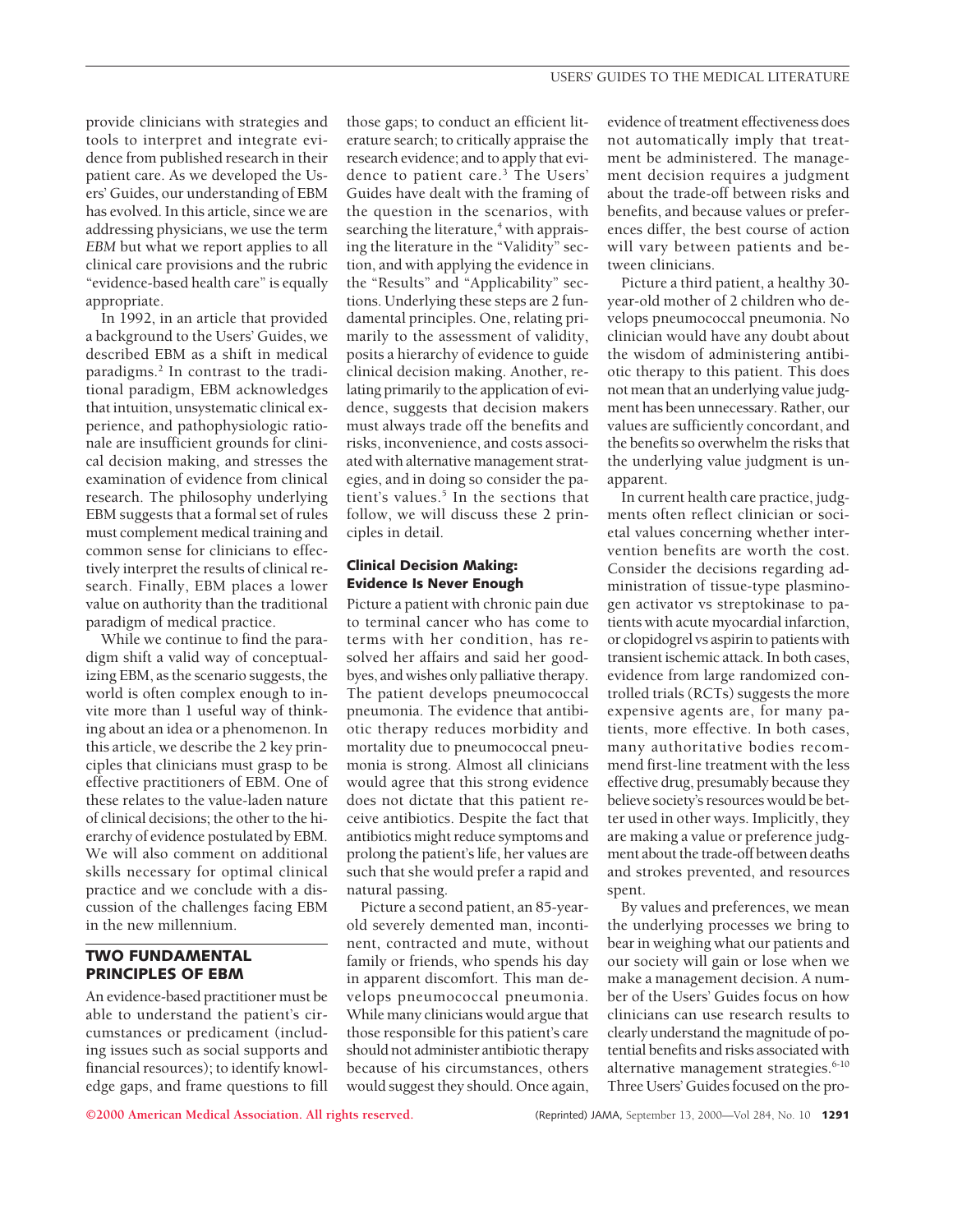**Table 1.** A Hierarchy of Strength of Evidence for Treatment Decisions N of 1 randomized trial Systematic reviews of randomized trials Single randomized trial Systematic review of observational studies addressing patient-important outcomes Single observational study addressing patient-important outcomes

Physiologic studies Unsystematic clinical observations

cess of balancing those benefits and risks when using treatment recommendations $11,12$  and in making individual treatment decisions.13 The explicit enumeration and balancing of benefits and risks brings the underlying value judgments involved in making management decisions into bold relief.

Acknowledging that values play a role in every important patient care decision highlights our limited understanding of eliciting and incorporating societal and individual values. Health economists have played a major role in developing a science of measuring patient preferences.<sup>14,15</sup> Some decision aids are based on the assumption that if patients truly understand the potential risks and benefits, their decisions will reflect their preferences.<sup>16</sup> These developments constitute a promising start. Nevertheless, many unanswered questions concerning how to elicit preferences, and how to incorporate them in clinical encounters already subject to crushing time pressures, remain. Addressing these issues constitutes an enormously challenging frontier for EBM.

#### **A Hierarchy of Evidence**

What is the nature of the evidence in EBM? We suggest a broad definition: any empirical observation about the apparent relationship between events constitutes potential evidence. Thus, the unsystematic observations of the individual clinician constitute one source of evidence, and physiologic experiments another. Unsystematic clinical observations are limited by small sample size and, more importantly, by limitations in human processes of making inferences.17 Predictions about intervention effects on clinically important outcomes from physiologic experiments are usually right, but occasionally disastrously wrong. Recent examples include an increase in mortality with administration of growth hormone in critically ill patients<sup>18</sup>; of combined vasodilators and inotropes ibopamine<sup>19</sup> and epoprostonol<sup>20</sup> in patients with congestive heart failure (CHF); and of beta-carotene in patients with previous myocardial infarction, $21$  as well as the mortalityreducing effect of  $\beta$ -blockers<sup>22</sup> despite long-held beliefs that their negative inotropic action would harm CHF patients. Observational studies are inevitably limited by the possibility that apparent differences in treatment effect are really due to differences in patients' prognosis in the treatment and control groups.

Given the limitations of unsystematic clinical observations and physiologic rationale, EBM suggests a hierarchy of evidence. **TABLE 1** presents a hierarchy of study designs for issues of treatment. Different hierarchies are necessary for issues of diagnosis or prognosis. Clinical research goes beyond unsystematic clinical observation in providing strategies that avoid or attenuate the spurious results. Because few, if any, interventions are effective in all patients, we would ideally test a treatment in the patient to whom we would like to apply it. Numerous factors can lead clinicians astray as they try to interpret the results of conventional open trials of therapy, which include natural history, placebo effects, patient and health worker expectations, and the patient's desire to please.

The same strategies that minimize bias in conventional trials of therapy involving multiple patients can guard against misleading results in studies involving single patients. $^{23}$  In the N of 1 RCT, patients undertake pairs of treatment periods in which they receive a target treatment in 1 period of each pair, and a placebo or alternative in the other. Patients and clinicians are blind to allocation, the order of the target and control are randomized, and patients make quantitative ratings of their symptoms during each period. The N of 1 RCT con-

tinues until both the patient and clinician conclude that the patient is, or is not, obtaining benefit from the target intervention. N of 1 RCTs are unsuitable for short-term problems; for therapies that cure (such as surgical procedures); for therapies that act over long periods of time or prevent rare or unique events (such as stroke, myocardial infarction, or death); and are possible only when patients and clinicians have the interest and time required. However, when the conditions are right, N of 1 RCTs are feasible, $24,25$  can provide definitive evidence of treatment effectiveness in individual patients, and may lead to long-term differences in treatment administration.<sup>26</sup>

When considering any source of evidence about treatment other than N of 1 RCTs, clinicians are generalizing from results in other people to their patients, inevitably weakening inferences about treatment impact and introducing complex issues of how trial results apply to individuals. Inferences may nevertheless be strong if results come from a systematic review of methodologically strong RCTs with consistent results and are generally somewhat weaker if we are dealing with only a single RCT unless it is large and has enrolled a diverse patient population (Table 1). Because observational studies may underestimate or more typically overestimate treatment effects in an unpredictable fashion, $27,28$ their results are far less trustworthy than those of RCTs. Physiologic studies and unsystematic clinical observations provide the weakest inferences about treatment effects. The Users' Guides have summarized how clinicians can fully evaluate each of these types of studies.29-31

This hierarchy is not absolute. If treatment effects are sufficiently large and consistent, for instance, observational studies may provide more compelling evidence than most RCTs. Observational studies have allowed extremely strong inferences about the efficacy of insulin in diabetic ketoacidosis or hip replacement in patients with debilitating hip osteoarthritis. At the same time,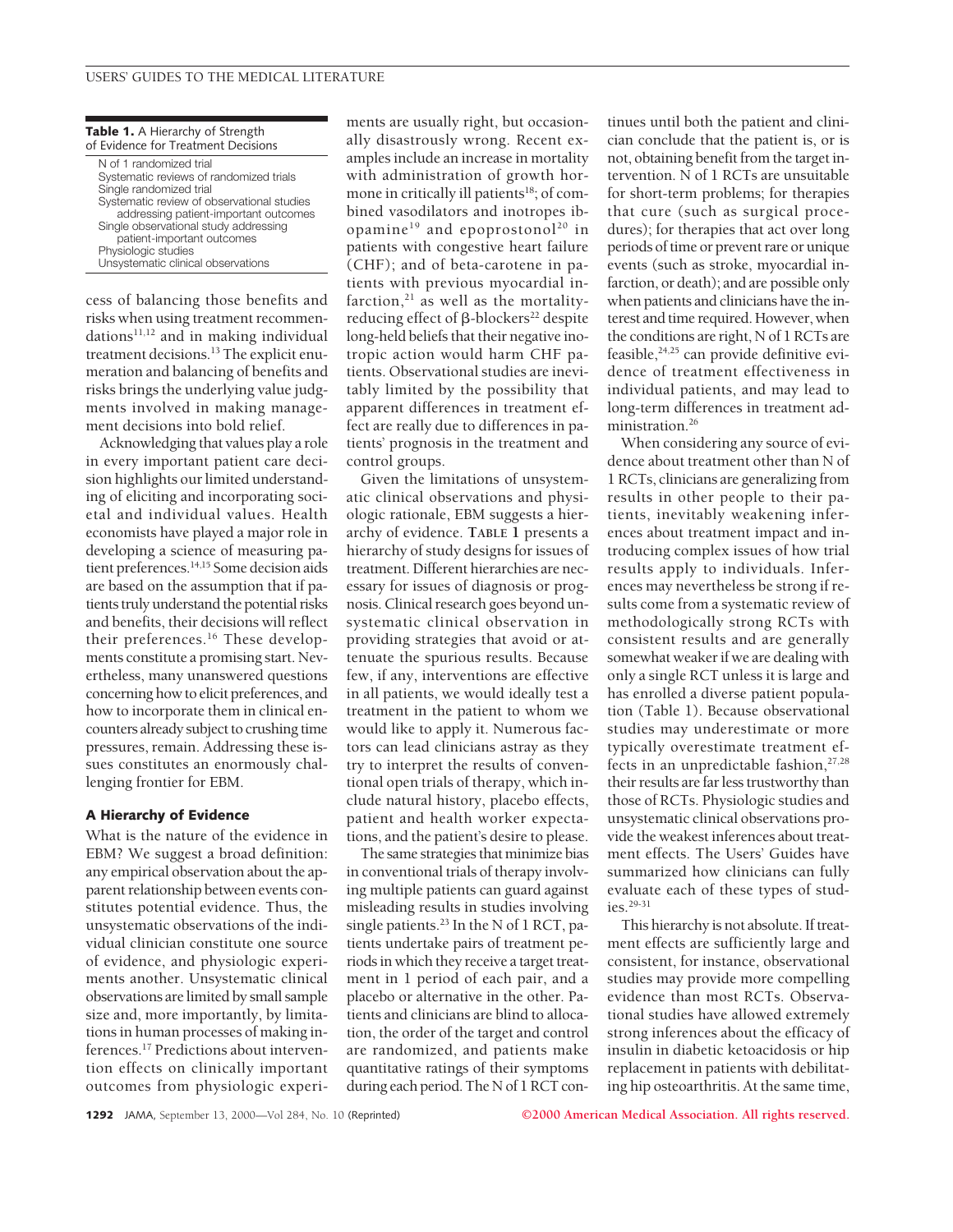instances in which RCT results contradict consistent results from observational studies reinforce the need for caution. A recent striking example comes from a large, well-conducted RCT of hormone replacement therapy as secondary prevention of coronary artery disease in postmenopausal women. While the dramatically positive results of a number of observational studies had suggested the investigators would find a large reduction in risk of coronary events with hormone replacement therapy, the treated patients did no better than the control group.32 Defining the extent to which clinicians should temper the strength of their inferences when only observational studies are available remains one of the important challenges for EBM. The challenge is particularly important given that much of the evidence regarding the harmful effects of our therapies comes from observational studies.

The hierarchy implies a clear course of action for physicians addressing patient problems—they should look for the highest available evidence from the hierarchy. The hierarchy makes it clear that any statement to the effect that there is no evidence addressing the effect of a particular treatment is a non sequitur. The evidence may be extremely weak—the unsystematic observation of a single clinician, or generalization from only indirectly related physiologic studies—but there is always evidence. Having described the fundamental principles of EBM, we will briefly comment on additional skills that clinicians must master for optimal patient care, and their relationship to EBM.

### **CLINICAL SKILLS, HUMANISM, SOCIAL RESPONSIBILITY, AND EBM**

The evidence-based process of resolving a clinical question will be fruitful only if the problem is appropriately formulated. One of us, a secondary care internist, developed a lesion on his lip shortly before an important presentation. He was quite concerned and, wondering if he should take acyclovir. He

immediately spent 2 hours searching for the highest-quality evidence and reviewing the available RCTs. When he began to discuss his remaining uncertainty with his partner, an experienced dentist, she quickly cut short the discussion by exclaiming, "But, my dear, that isn't herpes!"

This story illustrates the necessity of obtaining the correct diagnosis before seeking and applying research evidence in practice, the value of extensive clinical experience, and the fallibility of clinical judgment. The essential skills of obtaining a history and conducting a physical examination and the astute formulation of the clinical problem come only with thorough background training and clinical experience. The clinician makes use of evidence-based reasoning by applying the likelihood ratios associated with positive or negative physical findings to interpret the results of the history and physical examination.33 Clinical expertise is further required to define the relevant treatment options before examining the evidence regarding their expected benefits and risks.

Finally, clinicians rely on their expertise to define features that affect the generalizability of the results to the individual patient. We have noted that, except when clinicians have conducted N of 1 RCTs, they are attempting to generalize (or, one might say, particularize) results obtained in other patients to the individual before them. The clinician must judge the extent to which differences in the treatment (local surgical expertise, or the possibility of patient noncompliance, for instance), the availability of monitoring, or patient characteristics such as age, comorbidity, or concomitant treatment may affect estimates of benefit and risk that come from the published literature. The clinician must further consider if the available studies have measured all important outcomes, if patients were followed up for a sufficient length of time, and if experimental treatment was compared with the most compelling alternatives. While our Users' Guide on treatment applicability will

help clinicians define the general issues that they need to consider when advising the individual patient,<sup>34</sup> nothing can substitute for clinical expertise in determining the specific considerations relevant to that person.

Thus, knowing the tools of evidencebased practice is necessary but not sufficient for delivering the highestquality patient care. In addition to clinical expertise, the clinician requires compassion, sensitive listening skills, and broad perspectives from the humanities and social sciences. These attributes allow understanding of patients' illnesses in the context of their experience, personalities, and cultures.

The sensitive understanding of the patient links to evidence-based practice in a number of ways. For some patients, incorporation of patient values for major decisions will mean a full enumeration of the possible benefits, risks, and inconvenience associated with alternative management strategies that are relevant to the particular patient. For some of these patients and problems, this discussion should involve the patients' family. For other problems, such as the discussion of screening with prostate-specific antigen in older male patients, attempts to involve other family members might violate strong cultural norms.

Many patients would be uncomfortable with an explicit discussion of benefits and risks, and object to having what they experience as excessive responsibility for decision making placed on their shoulders.<sup>35</sup> In such patients, who would tell us they want the physician to make the decision on their behalf, the physician's responsibility is to develop insight to ensure that choices will be consistent with patients' values and preferences. Understanding and implementing the sort of decision making process patients desire and effectively communicating the information they need requires skills in understanding the patient's narrative, and the person behind that narrative.<sup>36,37</sup>

Ideally, the technical skills and humane perspective of evidence-based

**©2000 American Medical Association. All rights reserved.** (Reprinted) JAMA, September 13, 2000—Vol 284, No. 10 **1293**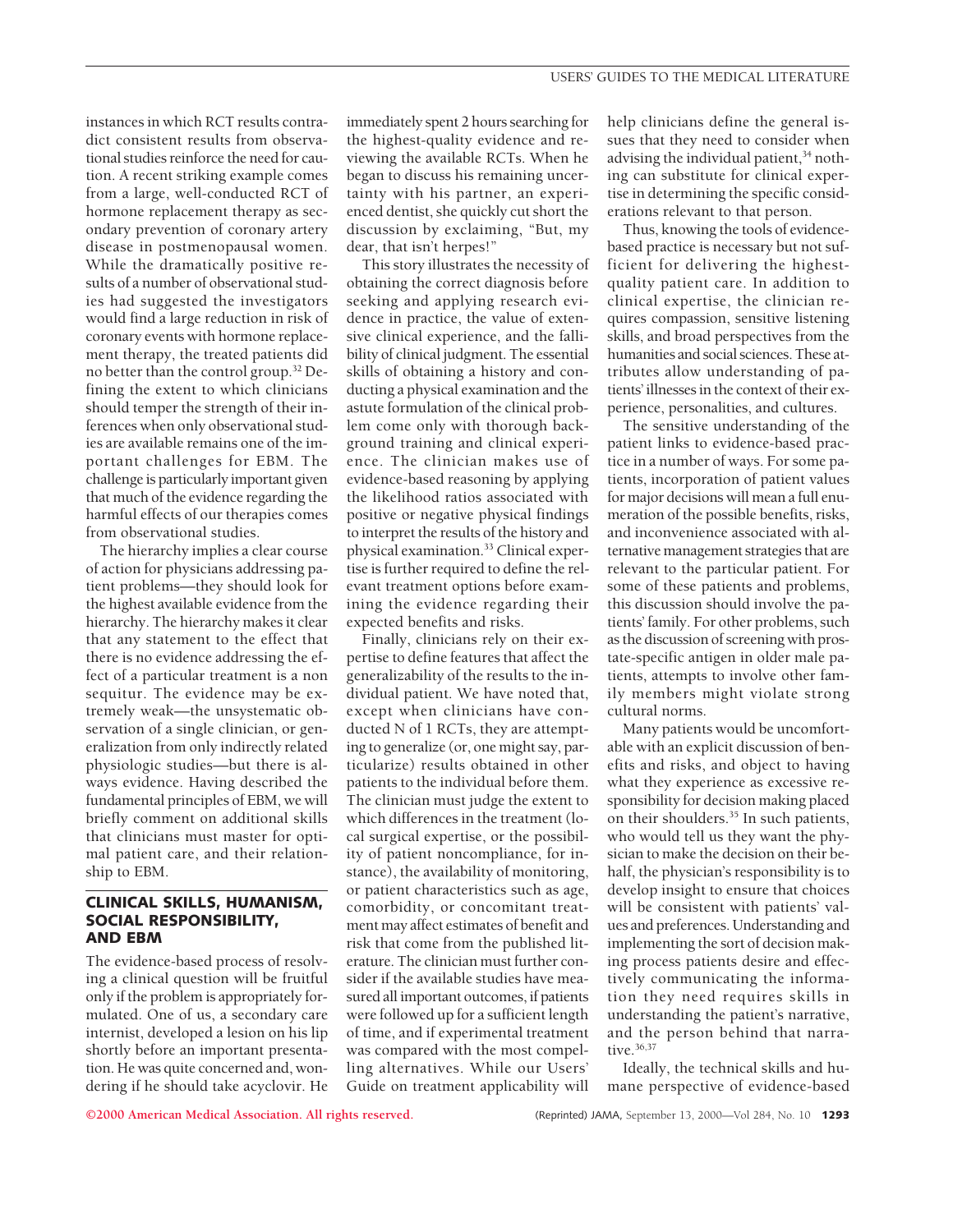#### **Table 2.** A Hierarchy of Preprocessed Evidence

#### Primary studies

- Preprocessing involves selecting only studies that are both highly relevant and with study designs that minimize bias and thus permit a high strength of inference
- Summaries
- Systematic reviews provide clinicians with an overview of all the evidence addressing a focused clinical question Synopses
- Synopses of individual studies or of systematic reviews encapsulate the key methodologic details and results required to apply the evidence to individual patient care
- Systems Practice guidelines, clinical pathways, or evidence-based textbook summaries of a clinical area provide the clinician with much of the information needed to guide the care of individual patients

physicians will lead them to become effective advocates for their patients both in the direct context of the health system in which they work and in broader health policy issues. This advocacy may involve changing the system to facilitate evidence-based practice; for example, improving infrastructure for access to high-quality information to guide clinicians at the bedside. A continuing challenge for EBM, and for medicine in general, will be to better integrate the new science of clinical medicine with the time-honored craft of caring for the sick.

## **ADDITIONAL CHALLENGES FOR EBM**

In 1992, we identified skills necessary for evidence-based practice. These included the ability to precisely define a patient problem, and what information is required to resolve the problem, conduct an efficient search of the literature, select the best of the relevant studies, apply rules of evidence to determine their validity, and to extract the clinical message and apply it to the patient problem.1 To these we would now add an understanding of how the patient's values affect the balance between advantages and disadvantages of the available management options, and the ability to appropriately involve the patient in the decision. Studying the process of eliciting and understanding patient values, and the best ways of incorporating them in the clinical decision making process, constitutes 1 important challenge for EBM.

Time limitation remains the biggest obstacle to evidence-based practice. Fortunately, new resources to assist clinicians are available, and the pace of innovation is rapid. One can consider a classification of information sources that comes with the mnemonic 4S: (1) the individual study, (2) the systematic review of all the available studies on a given problem, (3) a synopsis of that summary, and (4) systems of information. By systems we mean summaries that link a number of synopses related to the care of a particular patient problem (acute upper gastrointestinal tract bleeding) or type of patient (the diabetic outpatient) (**TABLE 2**).

Evidence-based selection and summarization is becoming increasingly available at each level. Secondary journals such as *ACP Journal Club* and *Evidence-based Medicine* review a large number of primary journals and include only articles that are both relevant and have passed a methodological filter. Clinicians can therefore be confident that any data they gather from these sources is already high on the hierarchy of evidence in Table 1. These secondary journals not only restrict themselves to studies of superior design, but present the information as structured abstracts that provide a synopsis of the individual studies and systematic reviews from the primary journals. The structure of the abstract is crucial: evidence-based synopses provide critical information about a study that are necessary for determining validity and for applying results to individual patients. While not always the case, these synopses often provide most of the information clinicians need to incorporate the results of a new study into their clinical practice.

If there is any chance it may be available, clinicians whose priority is efficient evidence-based practice should seek a high-quality systematic review rather than the primary studies addressing their clinical question. For issues of therapy, published systematic reviews, including the Cochrane Collaboration database, provide a rapidly growing repository of clinically useful summaries.

Clinicians often seek answers to questions about a whole process of care rather than a focused clinical question. Rather than "What is the impact of digoxin on my CHF patient's longevity?" the clinician may ask "Can I prolong my CHF patient's life?" or even "How can I optimize the management of my CHF patient?" Increasingly, clinicians asking these sort of questions can look to high-quality evidencebased practice guidelines or clinical pathways to provide, in effect, a series of synopses that summarize available evidence. The best systems use computer technology to match the patient or problem characteristics with an evidence-based knowledge repository and provide patient-specific recommendations. Evidence suggests that these computerized decision support systems may change clinician behavior and improve patient outcome.38 At the same time, we must remember that recommendations can be made only for average patients, and the circumstances and values of the patient before us may differ. One way of dealing with this might be to bring the tools of decision analysis to the bedside. Whatever the ultimate solution, this exploration remains a frontier for EBM.

These developments emphasize that evidence-based practice involves not only being able to distinguish high from low quality in primary studies, but also in systematic reviews, practice guidelines, and other integrative research focused on management recommendations. That is the reason the Users' Guides have included articles that show clinicians how to use systematic reviews,<sup>26</sup> decision analyses,<sup>4,39</sup> practice guidelines, $5,40$  economic analyses, $6,10$  and any articles that make treatment recommendations.8 The summary tables from each Users' Guide provide a checklist that clinicians can use to ensure that synopses of each type of study include the key information required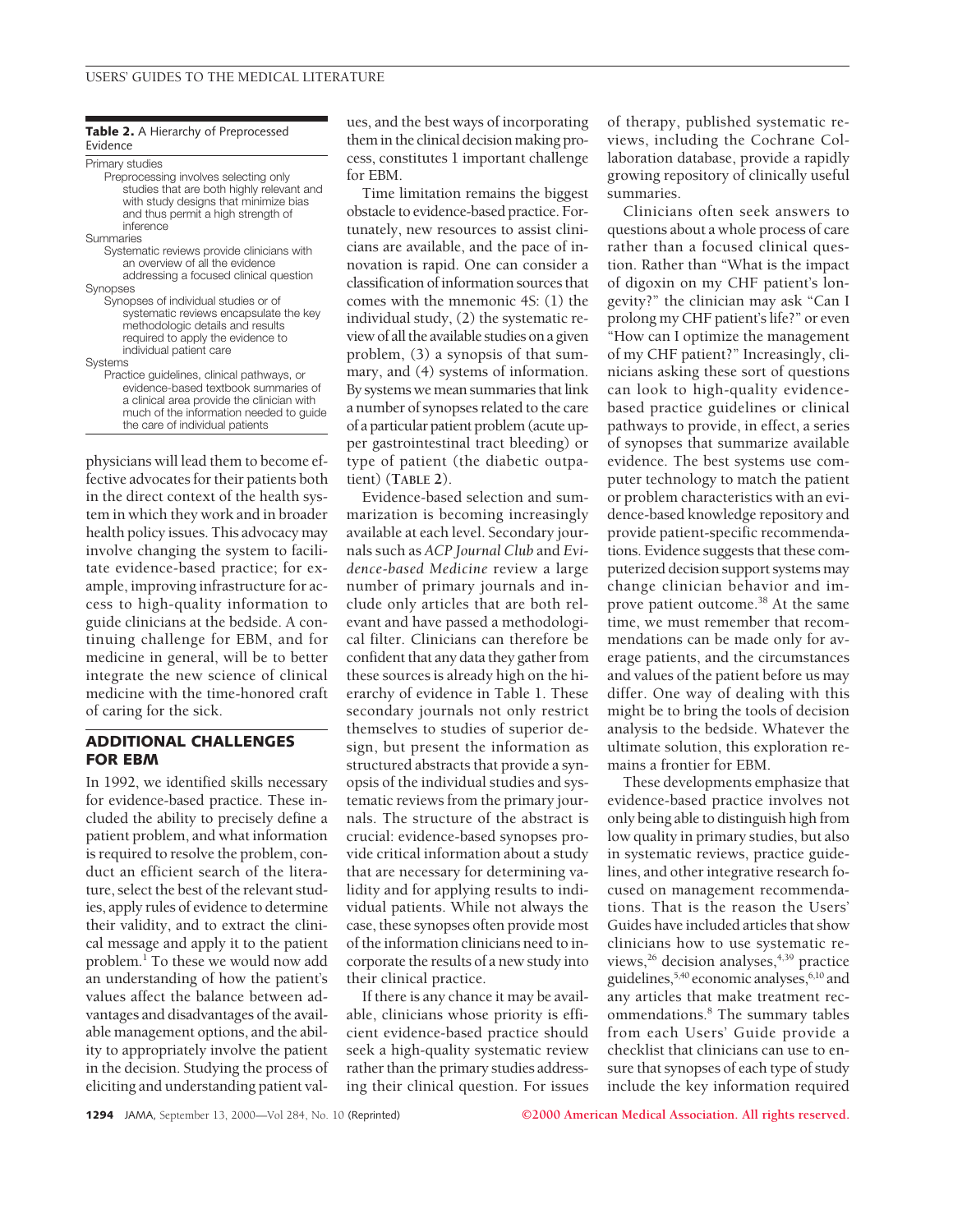to assess both validity and applicability to their practice.

The last decade has seen publication of a plethora of high-quality systematic reviews and there is no slowing in sight. Most practice guidelines, however, remain methodologically weak.41 Evidence-based systems have great potential, and are beginning to appear. Efficient production of evidencebased systems of information, increasingly user-friendly synopses, and further advances in easy electronic access to all levels of evidence-based resources should dramatically increase the feasibility of evidence-based practice in the next decade.

This article, and indeed the Users' Guides as a whole, have dealt primarily with decision making at the level of the individual patient. Evidencebased approaches can also inform health policy making,<sup>42</sup> day-to-day decisions in public health, and systems level decisions such as those facing managers at the hospital level. In each of these arenas, EBM can support the appropriate goal of gaining the greatest health benefit from limited resources. On the other hand, evidence as an ideology, rather than a focus for reasoned debate, has been used as a justification for many agendas in health care, ranging from crude cost-cutting to the promotion of extremely expensive technologies with minimal marginal returns. In the policy arena, dealing with differing values poses even more challenges than in the arena of individual patient care. Should we restrict ourselves to alternative resource allocation within a fixed pool of health care resources, or be trading off health care services against, for instance, lower tax rates for individuals or lower health care costs for corporations? How should we deal with the large body of observational studies suggesting that social and economic factors may have a larger impact on the health of populations than health care delivery? How should we deal with the tension between what may be best for an individual, or for the society to which that individual belongs? The debate about such issues is at the heart of evidence-based health policy making, but inevitably has implications for decision making at the individual patient level.

# **CONCLUSION**

The Users' Guides to the Medical Literature provide clinicians with the tools to distinguish stronger from weaker evidence, stronger from weaker syntheses, and stronger from weaker recommendations for moving from evidence to action. Much of the Users' Guides are devoted to helping clinicians understand study results and enumerate the benefits, adverse effects, toxic effects, inconvenience, and costs of treatment options, both for patients in general and for individual patients under their care. A clear understanding of the principles underlying evidence-based practice will aid clinicians in applying the Users' Guides to facilitate their patient care. Foremost among these principles are that value judgments underlie every clinical decision, that clinicians should seek evidence from as high in the appropriate hierarchy as possible, and that every clinical decision demands attention to the particular circumstances of the patient. Clinicians facile in using the Users' Guides will complete a review of the evidence regarding a clinical problem with the best estimate of benefits and risks of management options and a good sense of the strength of inference concerning those benefits and risks. This leaves clinicians in an excellent position for the final—and still inadequately explored—steps in providing evidence-based care, which is consideration of the individual patient's circumstances and values.

**Acknowledgment:** We thank Deborah Maddock for her extraordinarily skillful and dedicated management of the administrative aspects of preparing this article, and the Users' Guides series as a whole. We thank Sam Auron, MD, FRCPC, for telling us the old rabbinical joke on which we based the Clinical Scenario.

#### **REFERENCES**

**1.** Guyatt GH, Rennie D. Users' guides to the medical literature. *JAMA.* 1993;270:2096-2097. **2.** Evidence-Based Medicine Working Group. Evidencebased medicine: a new approach to teaching the practice of medicine. *JAMA.* 1992;268:2420-2425. **3.** Guyatt GH, Meade MO, Jaeschke RJ, Cook DJ, Haynes RB. Practitioners of evidence-based care. *BMJ.* 2000;320:945-955.

**4.** Hunt DL, Jaeschke R, McKibbon KA, for the Evidence-Based Medicine Working Group. Users' guides to the medical literature, XXI: using electronic health information resources in evidence-based practice. *JAMA.* 2000;283:1875-1879.

**5.** Haynes RB, Sackett DL, Gray JM, Cook DJ, Guyatt GH. Transferring evidence from research into practice, 1: the role of clinical care research evidence in clinical decisions. *ACP J Club.* 1996;125:A14-A16.

**6.** Guyatt GH, Sackett DL, Cook DJ, for the Evidence-Based Medicine Working Group. Users' guides to the medical literature, II: how to use an article about therapy or prevention, part B: what were the results and will they help me in caring for my patients? *JAMA.* 1994;271:59-63.

**7.** Jaeschke R, Guyatt GH, Sackett DL, for the Evidence-Based Medicine Working Group. Users' guides to the medical literature, III: how to use an article about a diagnostic test, part B: what are the results and will they help me in caring for my patients? *JAMA.* 1994; 271:703-707.

**8.** Richardson WS, Detsky AS, for the Evidence-Based Medicine Working Group. Users' guides to the medical literature, VII: how to use a clinical decision analysis, part B: what are the results and will they help me in caring for my patients? *JAMA.* 1995;273:1610- 1613.

**9.** Wilson MC, Hayward RS, Tunis SR, Bass EB, Guyatt G, for the Evidence-Based Medicine Working Group. Users' guides to the medical literature, VIII: how to use clinical practice guidelines, part B: what are the recommendations and will they help you in caring for your patients? *JAMA.* 1995;274:1630-1632.

**10.** O'Brien BJ, Heyland D, Richardson WS, Levine M, Drummond MF, for the Evidence-Based Medicine Working Group. Users' guides to the medical literature, XIII: how to use an article on economic analysis of clinical practice, part B: what are the results and will they help me in caring for my patients? *JAMA.* 1997: 277:1802-1806.

**11.** Guyatt GH, Sackett DL, Sinclair JC, Hayward R, Cook DJ, Cook RJ, for the Evidence-Based Medicine Working Group. Users' guides to the medical literature, IX: a method for grading health care recommendations. *JAMA.* 1995;274:1800-1804.

**12.** Guyatt G, Sinclair J, Cook D, Glasziou P. Users' guides to the medical literature, XVI: how to use a treatment recommendation. *JAMA.* 1999;281:1836-1843. **13.** McAlister FA, Straus SE, Guyatt GH, Haynes RB. Users' guides to the medical literature, XX: integrating research evidence with the care of the individual patient. *JAMA.* 2000;283:2829-2836.

**14.** Drummond MF, Richardson WS, O'Brien BJ, Levine M, Heyland D, for the Evidence-Based Medicine Working Group. Users' guides to the medical literature, XIII: how to use an article on economic analysis of clinical practice, part A: are the results of the study valid? *JAMA.* 1997;277:1552-1557.

**15.** Feeny D, Furlong W, Boyle M, Torrance GW. Multi-attribute health status classification systems: Health Utilities Index. *Pharmacoeconomics.* 1995;7: 490-502.

**16.** O'Connor AM, Rostom A, Fiset V, et al. Decision aids for patients facing health treatment or screening decisions: systematic review. *BMJ.* 1999;319:731- 734.

**17.** Nisbett R, Ross L. *Human Inference.* Englewood Cliffs, NJ: Prentice-Hall International Inc; 1980.

**18.** Takala J, Ruokonen E, Webster NR, et al. Increased mortality associated with growth hormone treatment in critically ill adults. *N Engl J Med.* 1999; 341:785-792.

**19.** Hampton JR, van Veldhuisen DJ, Kleber FX, et al, for the Second Prospective Randomized Study of iboapmine on Mortality and Efficacy (PRIME II) Investigators. Randomised study of effect of Ibopamine on sur-

**©2000 American Medical Association. All rights reserved.** (Reprinted) JAMA, September 13, 2000—Vol 284, No. 10 **1295**